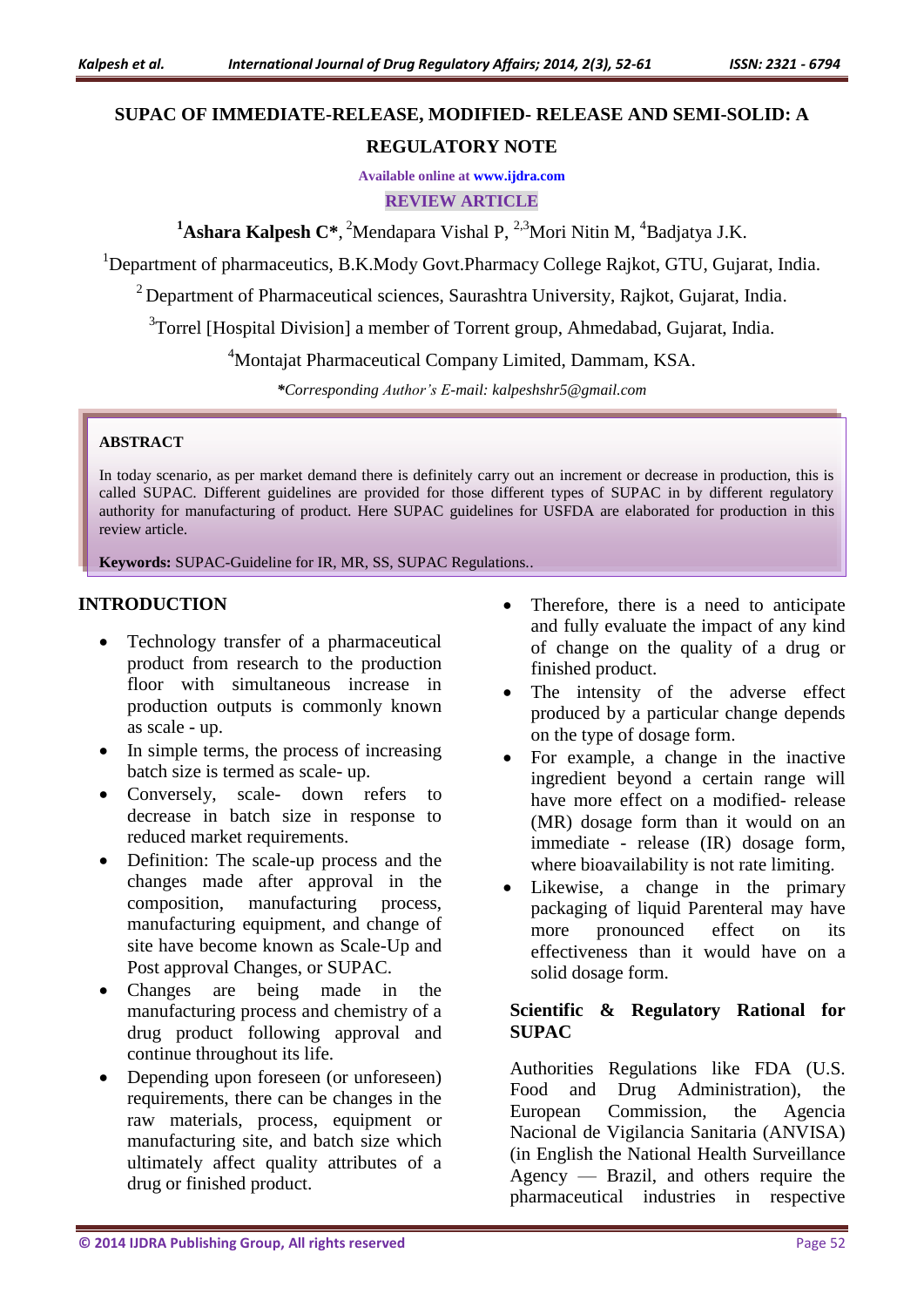countries to follow guidelines on scale- up and post approval changes (SUPAC) to maintain the quality of the pharmaceutical produced.

The SUPAC guidance published by the FDA define various levels of change and for each level of change specifies the:

1) Recommended chemistry, manufacturing, and control tests;

2) In-vitro dissolution testing and/or in-vivo bioequivalence tests; and

3) Documentation that the FDA requires to be filed in the NDA, ANDA, or AADA to support the change.(1)

## **SUPAC-IR – Implementation**

- Federal Register notice November 30, 1995
- Industry training February 15, 1996
- Updated via letter February 18, 1997
- Working Group revising the guidance
- Applies to immediate release tablets, chewable tablets, capsules, and soft gelatin.

#### **SUPAC-MR - IMPLEMENTATION**

•Federal register notice - October 6, 1997

- •Industry training November 24, 1997
- •Applies to modified release, solid, oral dosage forms

#### **SUPAC-SS – Implementation**

- Federal register notice June 13, 1997
- Industry training May 29, 1997
- Applies to non-sterile semi-solid preparations, e.g., creams, gels, and ointments. (2)

## **METHOD AND ILLUSTRATIONS**

**Components & Compositions Changes**: Components & composition changes includes mainly three levels of changes like I, II, III.

**Level I Changes**: Level 1 changes are minor changes those that are unlikely to have any makeable effect on quality of formulae and the action.

Examples

- deletion of color or flavor
- Excipients change with total additive effect of up to 5%

| <b>Excipients</b>                | Percentage Excipients (w/w) out of total<br>target dosage form weight |
|----------------------------------|-----------------------------------------------------------------------|
| Filler                           | ± 5                                                                   |
| Disintegrate                     |                                                                       |
| <b>Starch</b>                    | ± 3                                                                   |
| Other                            | $\pm$ 1                                                               |
| <b>Binder</b>                    | ± 0.5                                                                 |
| Lubricant                        |                                                                       |
| Calcium or magnesium<br>Stearate | ± 0.25                                                                |
| Other                            | $\pm$ 1                                                               |
| Glidant                          |                                                                       |
| Talc                             | $\pm$ 1                                                               |
| Other                            | $\pm$ 1                                                               |
| Film coat                        | $\pm$ 1                                                               |

**Table 1: Allowable percentages changes in Excipients in SUPAC (3)**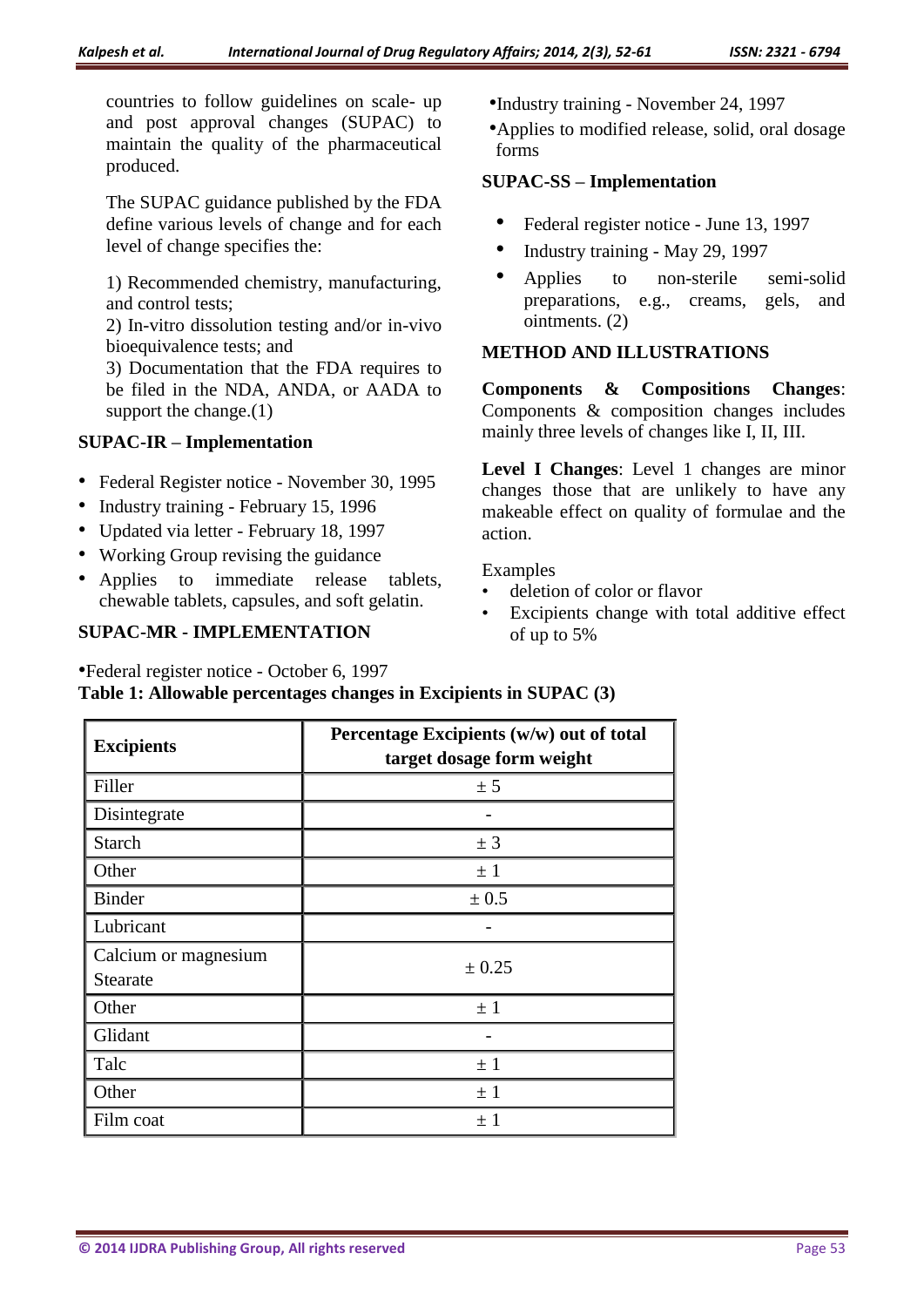|                                     |                                                      |                                                      | <b>MR</b>                                              |                                                    |  |
|-------------------------------------|------------------------------------------------------|------------------------------------------------------|--------------------------------------------------------|----------------------------------------------------|--|
| <b>Test</b><br><b>Documentation</b> | <b>IR</b> (Immediate<br>release)                     | <b>SS</b><br>(Semisolid)                             | <b>Non-release</b><br>controlling<br><b>Excipients</b> | <b>Release</b><br>controlling<br><b>Excipients</b> |  |
| Chemistry<br>documentation          | Application or compendia release requirement         |                                                      |                                                        |                                                    |  |
| Stability testing                   | One batch with long<br>term stability testing<br>1LT | 1 <sup>st</sup> batch with Long Term stability study |                                                        |                                                    |  |
| <b>Dissolution</b><br>Documentation | None                                                 |                                                      |                                                        |                                                    |  |
| In vivo                             |                                                      |                                                      |                                                        |                                                    |  |
| Filling<br>documentation            | Annual report (all information including LT)         |                                                      |                                                        |                                                    |  |

## **Table 2: Test Documentation for Level I Changes (4)**

**Level-II Changes:** Those that are moderate changes could have significant impact on formulation quality & performance. Tests & filling documentations for level-II changes vary depending on three factors: therapeutic range, solubility, permeability, e.g. Change in technical

grade of Excipients, Excipients change with total additive effect of up to 10%.Changes in % of Excipients are as like table 1 & test documentation for level 2 changes are as follows:

**Table 3: Test Documentation for Level-2 Changes (5)**

|                                     |                                                                                                                |                                 |                                          | <b>MR</b>                                                                |  |  |
|-------------------------------------|----------------------------------------------------------------------------------------------------------------|---------------------------------|------------------------------------------|--------------------------------------------------------------------------|--|--|
| Test<br>Documentation               | IR (Immediate)<br>release)                                                                                     | <b>SS</b><br>(Semisolid)        | Non-release<br>controlling<br>Excipients | Release<br>controlling<br>Excipients                                     |  |  |
| Chemistry<br>documentation          | Release<br>$\&$<br>batch record                                                                                | Release & executed batch record |                                          |                                                                          |  |  |
| Stability testing                   | One batch with 3 months accelerated stability study and one batch<br>with long term stability study            |                                 |                                          |                                                                          |  |  |
| <b>Dissolution</b><br>Documentation | Yes depends on permeability $\&$ solubility $\&$ compare<br>as<br>per<br>dissolution documentations            |                                 |                                          |                                                                          |  |  |
| In vivo                             | None                                                                                                           |                                 | <b>Non</b><br>for                        | non-narrow<br>therapeutic index (T.I.)AND<br>single dose for narrow T.I. |  |  |
| Filling<br>documentation            | PA(Prior Approval all data including accelerated stability data)<br>AR(Annual report long term stability data) |                                 |                                          |                                                                          |  |  |

Dissolution documentation is as per below in Table: 4

## **Table 4: Dissolution documentation of Level-II Changes (6)**

| Cases | <b>Parameters</b> | <b>Documentation</b>                                                                  |  |  |  |  |  |
|-------|-------------------|---------------------------------------------------------------------------------------|--|--|--|--|--|
|       |                   | High Solubility   85% Dissolution in 900 ml and 15min of 0.1 N HCl. If a drug product |  |  |  |  |  |
| l A   | $\mathbf{R}$      | high fails to meet this criterion, the applicant should perform the tests             |  |  |  |  |  |
|       | permeability      | described for Case B or C as below.                                                   |  |  |  |  |  |
| B     | $\vert$ Low       | Multipoint dissolution profile should be performed in<br>the                          |  |  |  |  |  |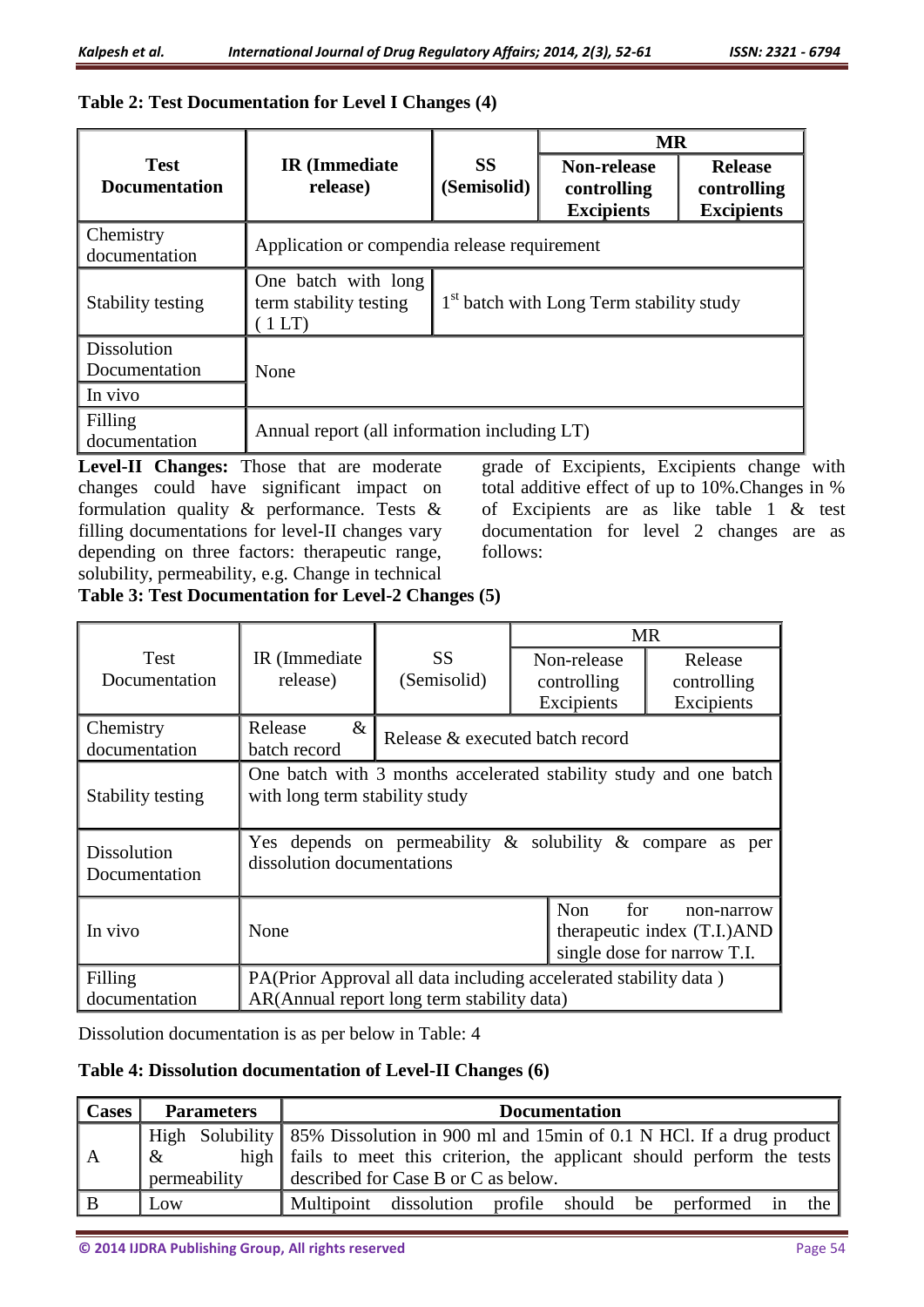|                                                                                            | permeability<br>$\&$<br>high solubility     | application/compendia medium at $15$ , $30$ , $45$ , $60$ and $120$ minutes or<br>until an asymptote is reached. The dissolution profile of the proposed<br>and currently used product formulation should be similar.                                                                                                                                                                                                                                                                                                                            |  |  |
|--------------------------------------------------------------------------------------------|---------------------------------------------|--------------------------------------------------------------------------------------------------------------------------------------------------------------------------------------------------------------------------------------------------------------------------------------------------------------------------------------------------------------------------------------------------------------------------------------------------------------------------------------------------------------------------------------------------|--|--|
|                                                                                            | High<br>permeability $\&$<br>low solubility | Multipoint dissolution profiles should be performed in water, 0.1 N<br>HCl, and USP buffer media at pH 4.5, 6.5 and 7.5 (five separate<br>profiles) for the suspected and routine accepted formulations. Adequate<br>sampling should be performed at 15, 30, 45, 60 and 120 minutes until<br>either 90 % of drug from the drug product is dissolved or an asymptote<br>is reached. A surfactant may be used, but only with appropriate<br>justification. The dissolution profile of the proposed and routine used<br>formulae should be similar. |  |  |
| The different formulations not meeting<br><b>Changes:</b> Those that are<br>Level<br>maior |                                             |                                                                                                                                                                                                                                                                                                                                                                                                                                                                                                                                                  |  |  |

**Level III Changes:** Those that are major changes could have significant impact on formulation quality & performance

Tests and filing documentation very depending on the following three factors:

- therapeutic range
- solubility
- permeability

Examples:

 $\triangleright$  Any quality & quantity changes in narrow prescription drugs.

- dissolution criteria.  $\triangleright$  Changes in Excipients range of low solubility, low permeability drugs
- $\triangleright$  Changes in Excipients range of all other drugs.
- Changes in crystalline form of drug substance if drug formulations in suspensions.
- > Changes in release controlling Excipients>10%
- Addition or deletion of release controlling Excipients(s). (7)

|                                     |                                                                                                                                                 |                                  |                                                 | <b>MR</b>                                                                                                                                    |  |
|-------------------------------------|-------------------------------------------------------------------------------------------------------------------------------------------------|----------------------------------|-------------------------------------------------|----------------------------------------------------------------------------------------------------------------------------------------------|--|
| <b>Test</b><br><b>Documentation</b> | <b>IR</b> (Immediate<br>release)                                                                                                                | <b>SS</b><br>(Semisolid)         | Non-release<br>controlling<br><b>Excipients</b> | <b>Release controlling</b><br><b>Excipients</b>                                                                                              |  |
| Chemistry<br>documentation          | & Batch<br>Release<br>records                                                                                                                   | Release & executed batch records |                                                 |                                                                                                                                              |  |
| Stability testing                   | One batch with 3<br>months accelerated<br>stability study and<br>batch<br>with<br>one<br>long term stability<br>study                           |                                  | Same and first three batches with LT            |                                                                                                                                              |  |
| <b>Dissolution</b><br>Documentation | depends<br>Yes<br><sub>on</sub><br>permeability<br>$\&$<br>$\&$<br>solubility<br>compare<br>as<br>per<br>dissolution<br>documentations          | <b>Not</b><br>required           | Extended and delayed                            |                                                                                                                                              |  |
| In vivo                             | Bioequivalence needed                                                                                                                           |                                  |                                                 |                                                                                                                                              |  |
| Filling<br>documentation            | PA(Prior Approval all data including accelerated stability data), AR(Annual<br>report long term stability data)                                 |                                  |                                                 |                                                                                                                                              |  |
|                                     | Extended Release: In addition to application<br>/compendia release requirements, multipoint<br>dissolution profiles should be obtained in three |                                  |                                                 | other media, for example, in water, 0.1 N HCl<br>and USP buffer media at pH 4.5 and 6.8 for the<br>changed drug product and the bio-batch or |  |

**Table 5: Test Documentation for Level 3 Changes (8)**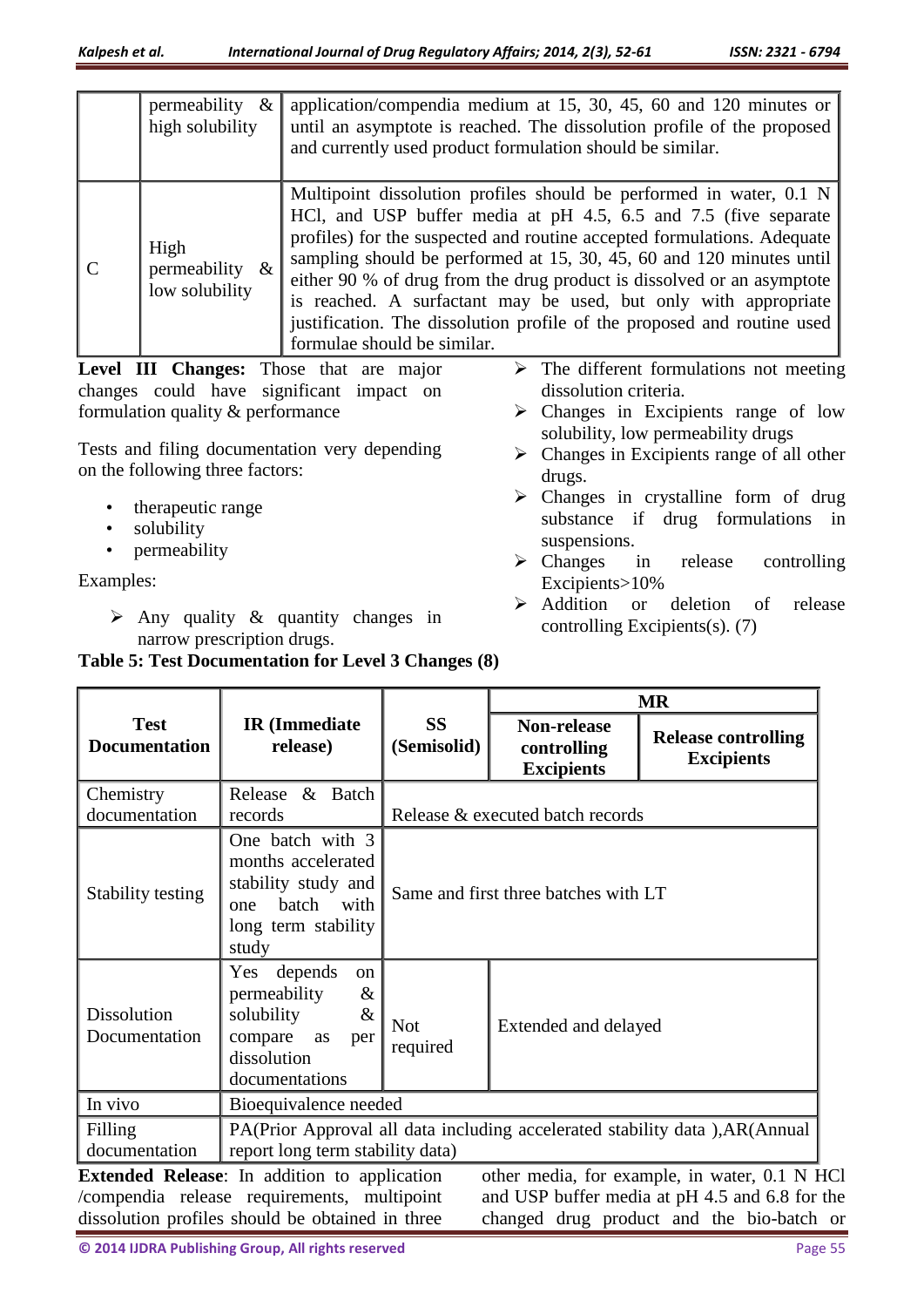marketed batch (unchanged drug product). Adequate sampling should be performed, for example, at 1, 2 and 4 hours and every two hours thereafter until either 80 % of the drug from the drug product is released or and asymptote is reached. A surfactant may be used with appropriate justification.

**Delayed Release:** In addition to application /compendia release requirements dissolution tests should be performed in 0.1 N HCl for 2 hours (acid stage) followed by testing in USP buffer media, in the range of pH 4.5-7.5 (buffer stage) under standard test conditions and two additional agitation speeds using the application/compendia test apparatus (three additional test conditions. If the application/compendia test apparatus is the

rotating basked method (apparatus 1), a 50, 100 and 150 RPM rotation speed may be used. Multipoint dissolution profiles should be obtained in between buffer stage of process. Adequate sampling should be performed, for example, at 15, 30, 45, 60, and 120 minutes (following the time from which the dosage form is placed in the buffer) until either 80 % if the drug from the drug produce is release or an asymptote is reached. The above dissolution testing should be performed using the changed drug product and the bio-batch or marketed batch (unchanged drug product). (9)

**Preservatives Changes:** It is done with SUPAC-SS only, when quality & quantity changes are made & additional testing should be performed.

| <b>Test Documentation</b>                             | Level-I                                           | Level-II                                                                                                              | <b>Level-III</b>                                                                                                                                      |
|-------------------------------------------------------|---------------------------------------------------|-----------------------------------------------------------------------------------------------------------------------|-------------------------------------------------------------------------------------------------------------------------------------------------------|
| SUPAC-SS Quantity of<br>approved preservatives        | $>10\% < 20\%$<br>$\leq 10\%$<br>change<br>change |                                                                                                                       | $>20\%$ change (including<br>deletion) or use of a different<br>preservative                                                                          |
| Chemistry                                             | requirements<br><b>Effectiveness Test</b>         | Application/compendia release<br>Preservative                                                                         | Release requirements,<br><b>Preservative Effectiveness</b><br>Test, Analytical method for<br>ID, Validation studies,<br><b>Executed batch records</b> |
| CBE(Change<br>Filling<br><b>AR</b><br>Being Effected) |                                                   | PA(Prior Approval all data<br>including accelerated stability<br>data), AR(Annual report long<br>term stability data) |                                                                                                                                                       |
| Stability testing                                     |                                                   |                                                                                                                       | One batch with 3 months<br>accelerated stability study and<br>one batch with long term<br>stability study.                                            |

**Table 6: Test Documentation of Preservatives in SUPAC-SS (10)**

**Manufacturing Site Changes**: Manufacturing site changes means changes in location sites only, no scale-up, no manufacturing changes, cGMPs.

site "within a single facility where the same equipment, SOPs, environmental conditions and controls, and personnel common to both sites are used."

**Manufacturing Site Level I Changes:** Level I changes is defined as changes in manufacturing

**Table 7: Test Documentations of Manufacturing site Level-I Changes**

| Test<br>documentations      |         | MR |
|-----------------------------|---------|----|
| Chemistry<br>documentations | Release |    |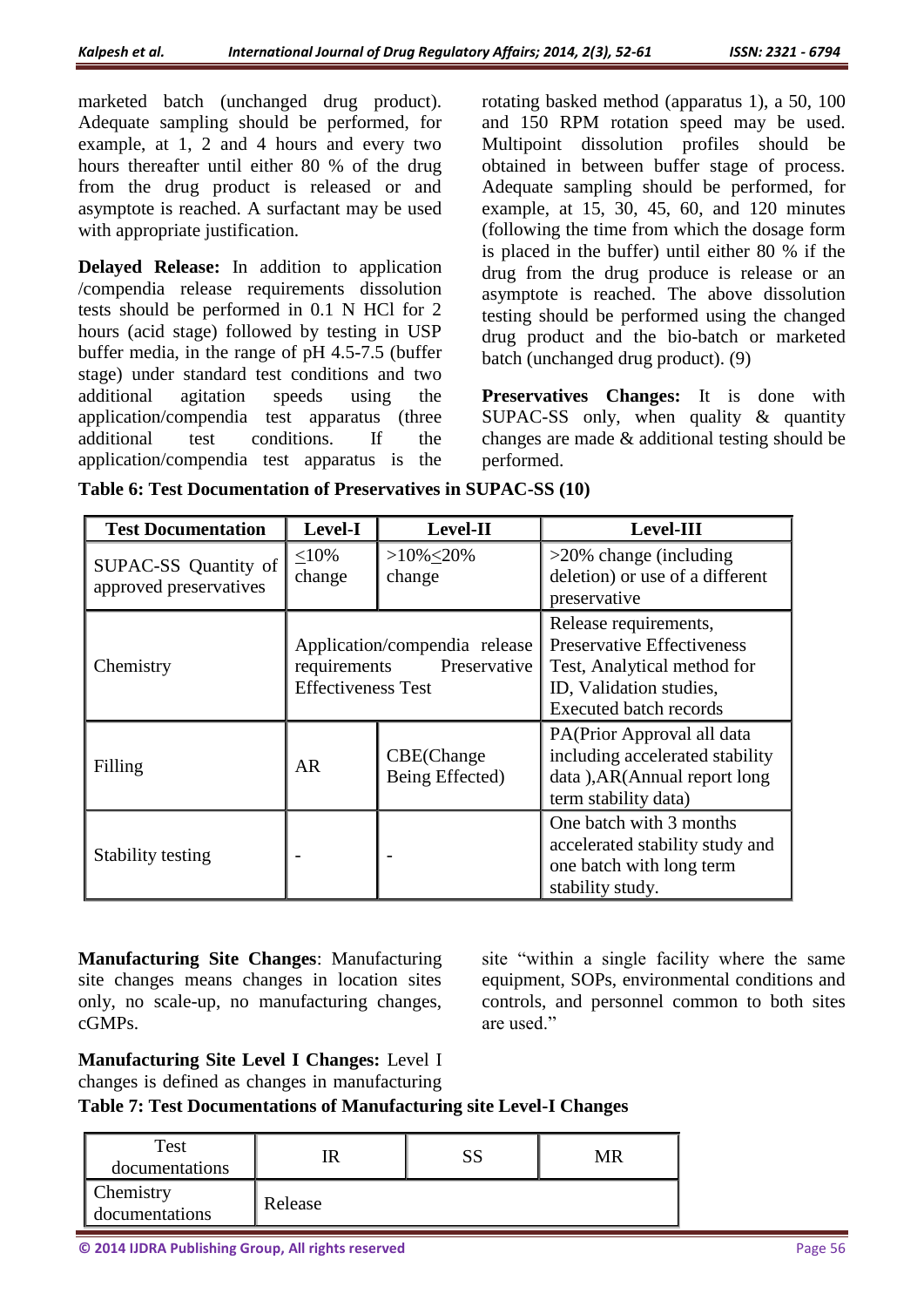| Dissolution     | Release              | None | Release |
|-----------------|----------------------|------|---------|
| In vivo         | None                 |      |         |
| $\mathsf{File}$ | <b>Annual Report</b> |      |         |

**Manufacturing Site Level II Changes:** Level 2 changes may be defined as the changes in the manufacturing site "within a contiguous campus, or between facilities in adjacent city

blocks, where same equipment, SOPs, environmental conditions and controls, and personnel common to both sites are used"

|  | Table 8: Test Documentations of Manufacturing site Level-II Changes |  |  |  |
|--|---------------------------------------------------------------------|--|--|--|
|  |                                                                     |  |  |  |

| <b>Test</b><br>documentations     | <b>SS</b><br><b>IR</b>                                                                   |                           | <b>MR</b>                                                                                    |  |  |
|-----------------------------------|------------------------------------------------------------------------------------------|---------------------------|----------------------------------------------------------------------------------------------|--|--|
| <b>Chemistry</b><br>documentation | Release;<br>location of new site<br>updated batch record                                 | Notification<br>of<br>and | Release; Notification of location of new<br>site and updated executed batch record           |  |  |
| Stability testing                 | One<br>long<br>term                                                                      | First one term            | One batch of three months accelerated<br>study & first batch of long term stability<br>study |  |  |
| Dissolution                       | Release                                                                                  | None                      | Extended & Delayed                                                                           |  |  |
| In vivo                           | None                                                                                     |                           |                                                                                              |  |  |
| File                              | Change Being Expected (Accelerated study) & Annual Report (Long term<br>stability study) |                           |                                                                                              |  |  |

**Manufacturing Site Level-III Changes:** A change in manufacturing site to a different campus where same equipment, same environmental conditions and the same controls are used.

| Table 9: Test Documentation of Manufacturing site Level-III Changes |  |  |
|---------------------------------------------------------------------|--|--|
|---------------------------------------------------------------------|--|--|

| <b>Test</b><br>documentations                          | <b>IR</b>                                                                                                                  | <b>SS</b>  | <b>MR</b>                                                                                                                     |
|--------------------------------------------------------|----------------------------------------------------------------------------------------------------------------------------|------------|-------------------------------------------------------------------------------------------------------------------------------|
| Chemistry<br>documentation                             | Release notification of change & updated batch record                                                                      |            |                                                                                                                               |
| Significant body<br>information<br>οf<br>available     | One batch of three months accelerated study up to three batches<br>with long term stability study.                         |            |                                                                                                                               |
| Significant body<br>of information is<br>not available | Up to three batches with three months accelerated study, first<br>three production batches with long term stability study. |            |                                                                                                                               |
| <b>Dissolution</b>                                     | As<br>low<br>per<br>permeability & high<br>solubility                                                                      | Comparison | Extended & delayed                                                                                                            |
| $In-vivo$                                              | None                                                                                                                       |            | Single<br>dose<br>bioequivalence                                                                                              |
| File                                                   | Change being Expected(Accelerated<br>study) & Annual Report(Long term<br>stability study)                                  |            | PA (Prior Approval<br>all data including<br>accelerated stability<br>data) ,AR (Annual<br>report long term<br>stability data) |

**Batch Size Changes**: Batch size changes include change to larger or small production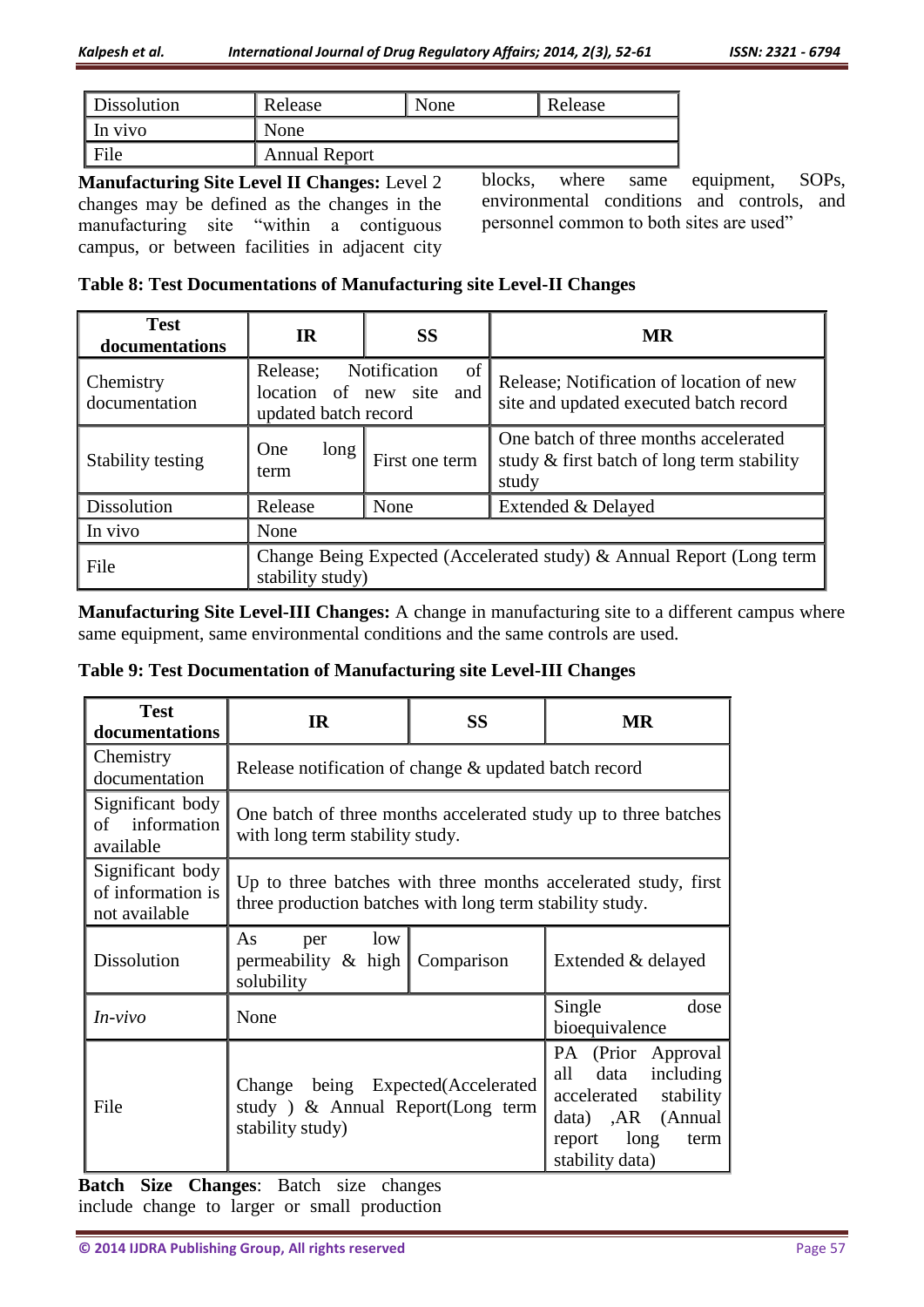batch, less than 100000 units scale down not covered, Scale-up validation needed, may need inspection.

batch where cGMPs, SOPs, controls, formulation, manufacturing procedures etc. are same.

**Batch Size Level-I Change:** A change up to and including a factor of 10 times pilot/bio-**Table 10: Test Documentation of Level-I Batch size Changes**

| <b>Test</b><br>documentations     | <b>SS</b><br>IR                                         |  | <b>MR</b> |  |
|-----------------------------------|---------------------------------------------------------|--|-----------|--|
| <b>Chemistry</b><br>documentation | Release notification of changes & updated batch records |  |           |  |
| Stability study                   | One long term stability study                           |  |           |  |
| $\ln$ vivo                        | None                                                    |  |           |  |
| Dissolution                       | Release<br>Release<br>None                              |  |           |  |
| File                              | Annual report (long term stability study)               |  |           |  |

**Batch Size Level-II Change**: Defined as a change in batch size beyond a factor of 10 times the pilot / bio batch where cGMPs, equipment,

SOPs and controls, formulation and manufacturing procedures are same.

| <b>Test documentation</b>                                                                  | IR                                                                                                             | <b>MR</b>                                                                |                    |  |
|--------------------------------------------------------------------------------------------|----------------------------------------------------------------------------------------------------------------|--------------------------------------------------------------------------|--------------------|--|
| Chemistry<br>documentation                                                                 | Release notification of change & updated batch records                                                         |                                                                          |                    |  |
| Stability testing                                                                          |                                                                                                                | One to three months accelerated study with one long term stability study |                    |  |
| documentation                                                                              | Significant body of One batch with three months accelerated<br>stability study & one long term stability study | Same three batch with<br>stability<br>long<br>term<br>study              |                    |  |
| <b>Dissolution</b>                                                                         | As per low<br>permeability high<br>solubility                                                                  | Comparison                                                               | Extended & delayed |  |
| In vivo                                                                                    | None                                                                                                           |                                                                          |                    |  |
| File                                                                                       | Change being Expected (Accelerated study) & Annual Report (Long<br>term stability study)                       |                                                                          |                    |  |
| Manufacturing Changes: It includes changes<br>of<br>Changes<br>Equipments<br>Level-I<br>to |                                                                                                                |                                                                          |                    |  |

**Table 11: Test Documentation of Level-II Batch size Changes** 

**Manufacturing Changes:** It includes changes that may affect equipment's& changes that may affect the manufacturing process.

# **Equipment's Changes:**

Manufacturing changes: A change to automated or mechanical equip. to move ingredients, a change to alternative equipment of same design and operating principle, a change to different capacity equipment.(ISPE Equip addendum)

**Table 12: Test Documentation of Level-I Changes of Equipment changes of Manufacturing changes**

| Test documentation | IR                                                    | SS   | MR      |
|--------------------|-------------------------------------------------------|------|---------|
| <b>Chemistry</b>   | Release notification of change & updated batch record |      |         |
| Stability testing  | One long term                                         |      |         |
| Dissolution        | Released                                              | None | Release |
| In vivo            | None                                                  |      |         |
| File               | Annual report long term stability                     |      |         |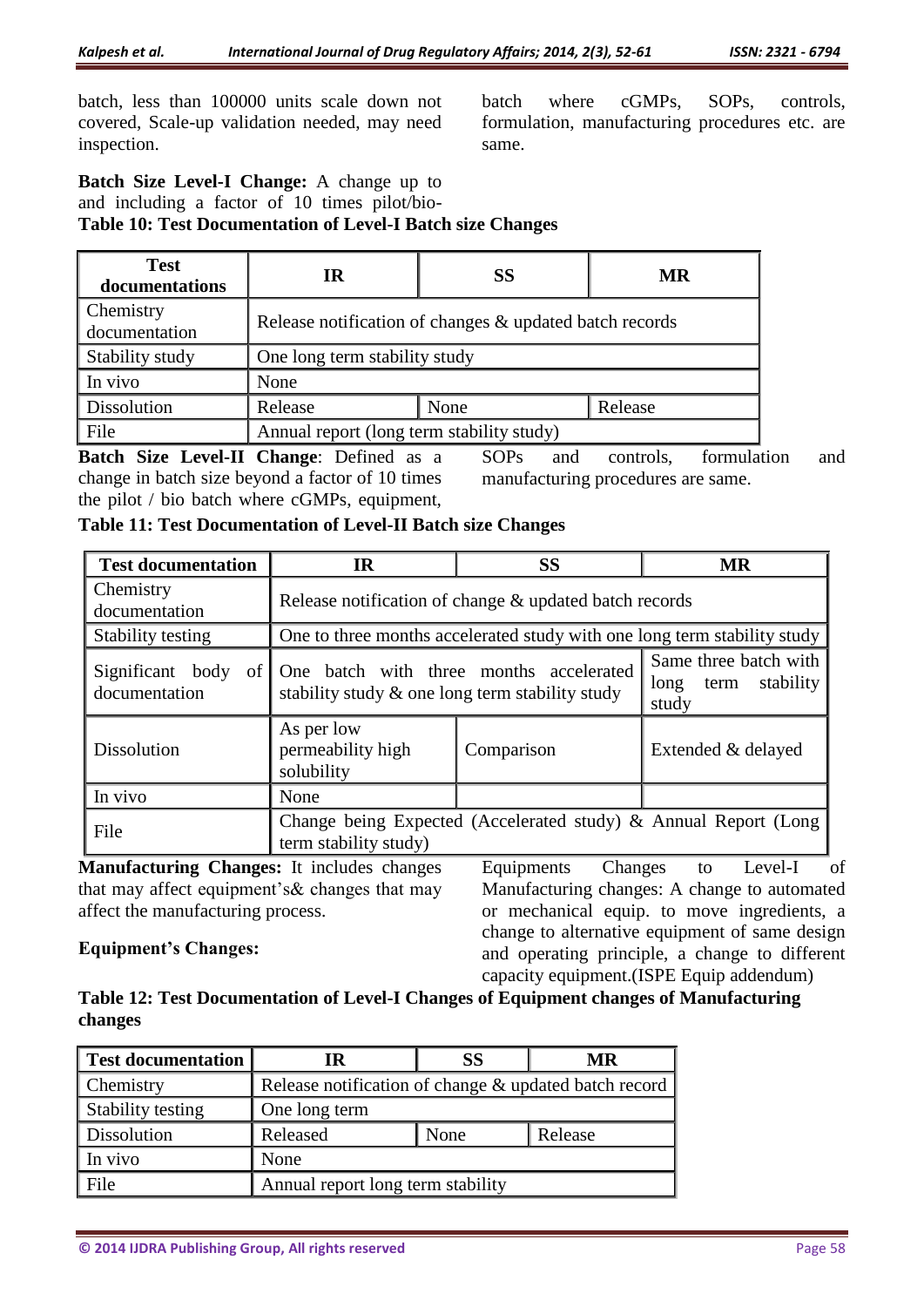Equipments Changes to Level-II of Manufacturing changes: Changes in equipment to a different design or different operating

principle or a change in the type of mixing equipment.

# **Table 13: Test Documentations of Level-II Changes Of Equipments changes of Manufacturing changes**

| <b>Test documentation</b>            | <b>IR</b>                                                                                                                               | <b>SS</b>                                                                                                                           | <b>MR</b>                                                                                                                                  |
|--------------------------------------|-----------------------------------------------------------------------------------------------------------------------------------------|-------------------------------------------------------------------------------------------------------------------------------------|--------------------------------------------------------------------------------------------------------------------------------------------|
| Chemistry documentations             | Release notifications of changes & updated batch records                                                                                |                                                                                                                                     |                                                                                                                                            |
| Significant body of<br>documentation | One batch with three months accelerated<br>stability study $\&$ one long term stability<br>study                                        | Same<br>three<br>batch with long<br>stability<br>term<br>study                                                                      |                                                                                                                                            |
| <b>Dissolution</b>                   | high<br>As<br>per<br>permeability $\&$ low<br>solubility                                                                                | Comparison                                                                                                                          | $\&$<br>Extended<br>Delayed                                                                                                                |
| In-vivo                              | None                                                                                                                                    |                                                                                                                                     |                                                                                                                                            |
| File                                 | PA(Prior<br>Approval<br>including<br>data<br>all<br>accelerated stability<br>data), AR(Annual<br>report long<br>term<br>stability data) | CBE(Change<br>Being Effected)<br>including<br>accelerated<br>stability<br>data,<br>AR(Annual<br>report long term<br>stability data) | PA(Prior<br>Approval<br>all<br>data including<br>accelerated<br>stability data),<br>AR(Annual<br>report<br>long<br>term stability<br>data) |
| Manufacturing<br><b>Process</b>      | <b>Changes:</b>                                                                                                                         | This category includes changes such as t                                                                                            |                                                                                                                                            |

**Manufacturing Process Level-I Change**:

ime of mixing and speeds of operating within application and validation ranges.

## **Table 14: Test Documentation of Manufacturing process Level-I changes**

| <b>Test documentation</b>                          | IR             | <b>SS</b> | MR                                                                   |  |  |  |  |
|----------------------------------------------------|----------------|-----------|----------------------------------------------------------------------|--|--|--|--|
| <b>Chemistry documentation   Release   Release</b> |                |           | Release notification of change $\&$<br>updated executed batch record |  |  |  |  |
| Dissolution                                        | Release   None |           | Release                                                              |  |  |  |  |
| $\ln$ vivo                                         | None           |           |                                                                      |  |  |  |  |
| File                                               | Annual report  |           |                                                                      |  |  |  |  |

**Manufacturing Process Level-II Changes:** This category includes changes such as time of mixing and speeds of operating outside of application and validation ranges

## **Table 15: Test Documentation of Manufacturing process Level-II changes**

| <b>Test documentation</b> |                                    | IR                                                     | SS                                                         | <b>MR</b>                                                                               |  |
|---------------------------|------------------------------------|--------------------------------------------------------|------------------------------------------------------------|-----------------------------------------------------------------------------------------|--|
| Chemistry documentation   |                                    | Release notification of change & updated batch records |                                                            |                                                                                         |  |
| Stability testing         |                                    | One long term                                          |                                                            | One batch with three<br>months accelerated<br>study & one long<br>term stability study. |  |
| stability                 | Specific body of<br>documentations |                                                        | One batch with 3<br>months accelerated<br>stability study. |                                                                                         |  |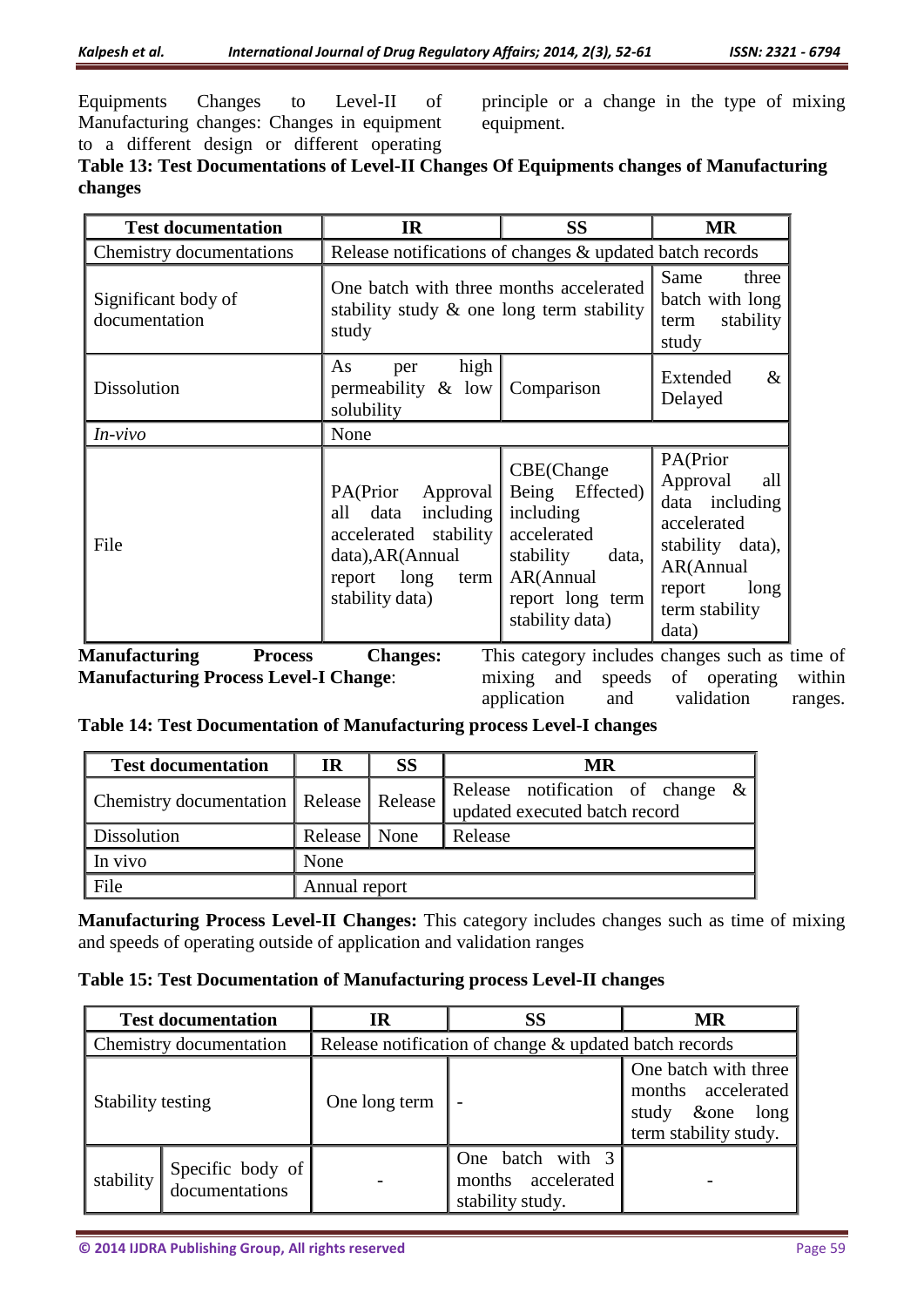|             |                                              |                                                                                                               | First<br>term<br>long<br>stability study                                        |  |
|-------------|----------------------------------------------|---------------------------------------------------------------------------------------------------------------|---------------------------------------------------------------------------------|--|
|             | Non-specific<br>of<br>body<br>documentations |                                                                                                               | first three production<br>batch with 3 months<br>accelerated stability<br>study |  |
| Dissolution |                                              | Low<br>permeability<br>high solubility                                                                        | Comparison<br>Extended & delayed                                                |  |
| File        |                                              | CBE(Change Being Effected) including accelerated stability<br>data, AR(Annual report long term stability data |                                                                                 |  |

**Manufacturing Process Level-III Changes:**  This category includes change in the type of process used in the manufacture of the product,

such as a change from wet granulation to direct compression of dry powder.

## **Table 16: Test Documentations of Manufacturing process Level-III changes**

| <b>Test documentations</b> |                                                   | <b>IR</b>                                                                                                                      |  | <b>MR</b>                                                                                                                      |  |
|----------------------------|---------------------------------------------------|--------------------------------------------------------------------------------------------------------------------------------|--|--------------------------------------------------------------------------------------------------------------------------------|--|
| Chemistry documentations   |                                                   | Release notifications of changes<br>& updated batch records                                                                    |  | Release<br>notifications<br>of<br>changes & updated executed<br>batch records                                                  |  |
| Stability testing          |                                                   |                                                                                                                                |  | Three batches with 3 months<br>accelerated stability study, first<br>three batches with long term<br>stability study.          |  |
|                            | body<br>Specific<br>of<br>documentations<br>(SDB) | One batch with three months<br>accelerated study & one long<br>term stability study                                            |  |                                                                                                                                |  |
| Stability                  | Non-specific body of<br>documentations<br>(NSDB)  | Up to 3 batch with 3 months<br>accelerated stability study and<br>up to 3 batch with long term<br>stability study              |  |                                                                                                                                |  |
| <b>Dissolution</b>         |                                                   | permeability<br>high<br>Low<br>solubility                                                                                      |  | Extended & delayed                                                                                                             |  |
| In vivo                    |                                                   | Study needed                                                                                                                   |  | Single dose                                                                                                                    |  |
| File                       |                                                   | PA(Prior<br>Approval<br>all<br>data<br>including accelerated stability<br>data), AR(Annual report long<br>term stability data) |  | PA(Prior<br>Approval<br>all<br>data<br>including accelerated stability<br>data), AR(Annual report long<br>term stability data) |  |

## **CONCLUSION**

SUPAC-Industry Perspective: it is based on interview with six companies in first half of 1997& concluded that SUPAC guide line have advantages that:

- Shorter waiting time for site transfers,
- Reducing operating overhead & maintenance expenses.
- More rapid implementation of process and equipment changes
- Improved yield & Reduce failure investigations
- More rapid implementation of batch size increases Production of fewer unmarketable stability batches
- Reduce stability testing/costs